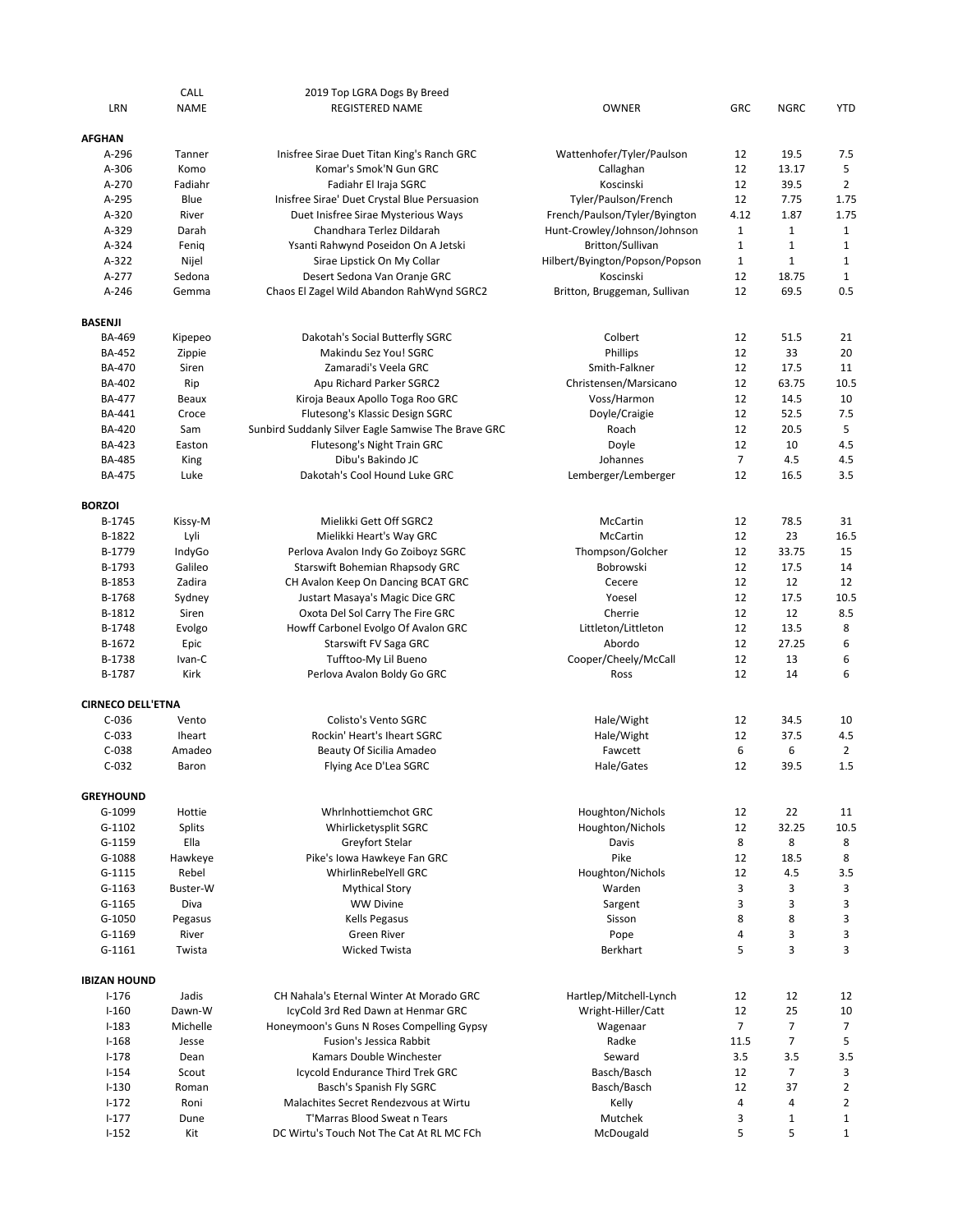| <b>IRISH WOLFHOUND</b>     |                        |                                                 |                        |                |                |                |
|----------------------------|------------------------|-------------------------------------------------|------------------------|----------------|----------------|----------------|
| IW-762                     | Claude                 | Howlin's Hi-Ho Lounge On St Claude              | Berzins/Berzins        | 9              | 9              | 7              |
| IW-769                     | Soren                  | Taliesin's Sa'ile                               | Smith/Smith            | 8              | 8              | 6              |
| IW-772                     | Arrow                  | Taliesin's Boudicca At Sceolan                  | Atkinson/Smith         | 5.5            | 5.5            | 5.5            |
| IW-763                     | Tipitina               | Howlin's MB Tipitina Rose CGC                   | Berzins/Berzins        | 3.5            | 3.5            | 3.5            |
| IW-783                     | Susan                  |                                                 | Shriver                | 3              | 3              | 3              |
|                            |                        | Padraic Black Eyed Susan                        |                        |                |                |                |
| IW-751                     | Prince                 | New Yorker Prince Ionmhain Norman               | <b>Biehler</b>         | 3.25           | 3.25           | 2.25           |
| IW-753                     | Kevin                  | Tailstorm Kevin Berry                           | Abrams/Shriver/Fenton  | 10             | 10             | 2              |
| IW-791                     | <b>Burnie</b>          | Nunneley Burnie Feel The Heat Of Berry Hill     | <b>Biehler</b>         | 1.5            | 1.5            | 1.5            |
| IW-790                     | Kallie                 | Wades Kallie Of Hallelujah Hill                 | Biehler/Nunneley       | 1.25           | 1.25           | 1.25           |
| IW-777                     | Kassie                 | Kassie Avalonis Of Spade Ranch                  | Spade                  | $\mathbf{1}$   | $\mathbf{1}$   | $\mathbf{1}$   |
| IW-722                     | Maggy                  | Miranda Von Der Saalmuhle                       | Ruedenauer             | 4              | $\overline{4}$ | 1              |
| IW-565                     | Rion                   | Cu Faoil Rion Mo Chroi                          | Kocsis/Fife            | 3              | 3              | 1              |
|                            |                        |                                                 |                        |                |                |                |
| IW-779                     | Vesper                 | <b>Tailstorm Evening Song</b>                   | Schmidt/Abrams         | $\mathbf{1}$   | $\mathbf{1}$   | $\mathbf{1}$   |
| <b>ITALIAN GREYHOUND</b>   |                        |                                                 |                        |                |                |                |
| IG-461                     | Coco                   | IGRF's Sogno di Cioccolata SGRC20               | <b>Behrens</b>         | 12             | 631.92         | 29.67          |
| $IG-543$                   | Phranc                 | Alfheim's Positively Phranc SGRC2               | Behrens/McLeod         | 12             | 64.25          | 26             |
| IG-542                     | Nuq                    | Alfheim's Regulus GRC                           | <b>Buchanan</b>        | 12             | 29.5           | 22.5           |
|                            | Dolce                  |                                                 |                        | 12             |                |                |
| IG-539                     |                        | Alheim's Sogno D'Oro SGRC                       | Behrens/McLeod         |                | 56.92          | 15.42          |
| IG-500                     | Willow-S               | Anji-Ankhu's ST Wiltrudis SGRC5                 | Skoglund/Skoglund      | 12             | 259.25         | 14.5           |
| IG-518                     | Flyboy                 | FC Raindance-Celeste Hare Force SC LCM SGRC ORC | Mulcrone               | 12             | 32.75          | 11             |
| IG-545                     | Diego                  | Anji Donato Froge to Victory at OC GRC          | Skoglund               | 12             | 10.84          | 10.17          |
| IG-511                     | Bailey                 | Alfheim's Perfect Storm SGRC2                   | Jones/Jones            | 12             | 71.17          | 9              |
| IG-551                     | Roman                  | Divine Ankhu's Rome Wasn't Built In A Day GRC   | Evans                  | 12             | 8              | 8              |
| IG-504                     | Dante-S                | Dante Skoglund SGRC                             | Skoglund/Skoglund      | 12             | 45             | 5              |
|                            |                        |                                                 |                        |                |                |                |
| <b>MAGYAR AGAR</b>         |                        |                                                 |                        |                |                |                |
| $M-013$                    | Epona                  | <b>Tuzvihar Andalusite GRC</b>                  | Hsia                   | 12             | 25             | 13             |
| M-016                      | Daisy                  | <b>Tuzvihar Beryl</b>                           | Edson/Hudson           | 10             | 7              | 7              |
| M-008                      | Pi                     | Stouthearted Chocolate Soldier GRC              | Hsia                   | 12             | 28.5           | 1.5            |
| M-011                      | Rietsu                 | Sarreti-Portyazo Boroka GRC                     | Griep/Hsia/Koler       | 12             | 14             | $\mathbf{1}$   |
|                            |                        |                                                 |                        |                |                |                |
| PHARAOH HOUND              |                        |                                                 |                        |                |                |                |
| P-270                      | J'Adore                | Farao Anubis J'adore GRC                        | Jones/Delmore/Leone    | 12             | 13.5           | 8              |
| P-275                      | Stormy                 | NCM's Gold Digger GRC                           | Olsen                  | 12             | 12             | 6              |
| P-278                      | Nova                   | Lileo's Champagne Supernova                     | Jones                  | 4              | 3.5            | 3.5            |
| P-267                      | Sky                    | <b>GCH Enigma Starlit Sky GRC</b>               | Olsen                  | 12             | 12             | 3.5            |
| P-274                      | Copper                 | Bazinga Copernicus The Stargazer                | Phinney/Bednar         | 6              | 6              | $\overline{2}$ |
| P-280                      | Darcy                  | Shalimar's Pride & Prejudice                    | Philippides            | $\overline{2}$ | $\overline{2}$ | $\overline{2}$ |
|                            | Munchie                | Lileo's Where The Grass Is Greener SGRC         |                        |                |                |                |
| P-253                      |                        |                                                 | Jones                  | 12             | 31.5           | 2              |
| P-237                      | Posh                   | Lileo's Cinnamon Satin SGRC                     | Jones/Leone            | 12             | 48             | 1.5            |
| P-272                      | Neema                  | Faouziah's Isolde                               | Hamilton/Hamilton      | 5.75           | 5.75           | $\mathbf{1}$   |
| $P-266$                    | Sachmo                 | CH XO Versace The Dreamer Osiris ACE SC         | Olsen                  | 1.5            | 1.5            | 0.5            |
|                            | PORTUGUESE PODENGO MED | *******PROVISIONAL 2018********                 |                        |                |                |                |
|                            |                        | Basch's Good Grips ** (GRC) **                  | Basch/Basch            |                |                |                |
| PM-003                     | Охо                    |                                                 |                        | 12             | 16             | 8              |
| PM-005                     | Foxy                   | <b>Basch's Starfox</b>                          | Basch/Basch            | 3              | 3              | 3              |
| PM-004                     | Harland                | Basch's Original Recipe                         | Basch/Basch            | 4.75           | 4              | 1              |
| PM-007                     | Ninja                  | Icepod Blacksheep Ginga Ninja                   | Finch/Finch            | $\mathbf{1}$   | $\mathbf{1}$   | $\mathbf{1}$   |
|                            |                        |                                                 |                        |                |                |                |
| <b>RHODESIAN RIDGEBACK</b> |                        |                                                 |                        |                |                |                |
| R-932                      | Tally-S                | MaKonde's Tally Marks GRC                       | Simon                  | 12             | 19             | 17             |
| R-946                      | Bindi                  | Ivorymoon's Bondi Beach GRC                     | Meyer/Meyer/Hartwig    | 12             | 16.5           | 16.5           |
| R-883                      | Cannon                 | Mwenje's Cannonball Run To Mopani SGRC          | Spearer/Price          | 12             | 31.5           | 16.5           |
| R-902                      | Rio                    | Cynara's Harlequin Romance Heartthrob GRC       | Medbery/Medbery/Hudson | 12             | 27             | 15             |
| R-845                      | Myka-S                 | Windancer's Wild Ways SGRC2                     | Schindler-Horvat       | 12             | 86             | 13.5           |
| R-926                      | Lilah                  | Mwenje's Love Will Turn You Around GRC          | Price                  | 12             | 16.25          | 12.25          |
|                            |                        | Coso's Pinup Girl                               | Krogness               | 6.75           | 6.5            | 6              |
| R-916                      | Diva-K                 |                                                 |                        |                |                |                |
| R-748                      | Jagua                  | Northstar's Jagua Nana SGRC3                    | McNeill/Vesely         | 12             | 119.25         | 6              |
| R-937                      | Rosie-S                | Makonde's Subatomic Party Girl                  | Simon                  | 8              | 6              | 6              |
| R-908                      | Owen                   | Coso n Zamaradi's Hollywood Heartthrob GRC      | Smith-Falkner/Falkner  | 12             | 10.5           | 4.5            |
| <b>SALUKI</b>              |                        |                                                 |                        |                |                |                |
|                            |                        |                                                 |                        |                |                |                |
| $S-272$                    | Lance                  | Windbourne Levanto Lancer SGRC2                 | Coletti                | 12             | 82             | 7              |
| $S-303$                    | Free                   | Doubletime's Born To Run Free, FCh GRC          | Overcash               | 12             | 12             | 5              |
| $S-332$                    | Adios                  | Adios                                           | Johnston               | 4              | $\overline{4}$ | 4              |
| $S-313$                    | Lily-R                 | Farashah Pearl Crescent SM GRC                  | Rodden/Hahn            | 12             | 11.5           | 4              |
|                            |                        |                                                 |                        |                |                |                |